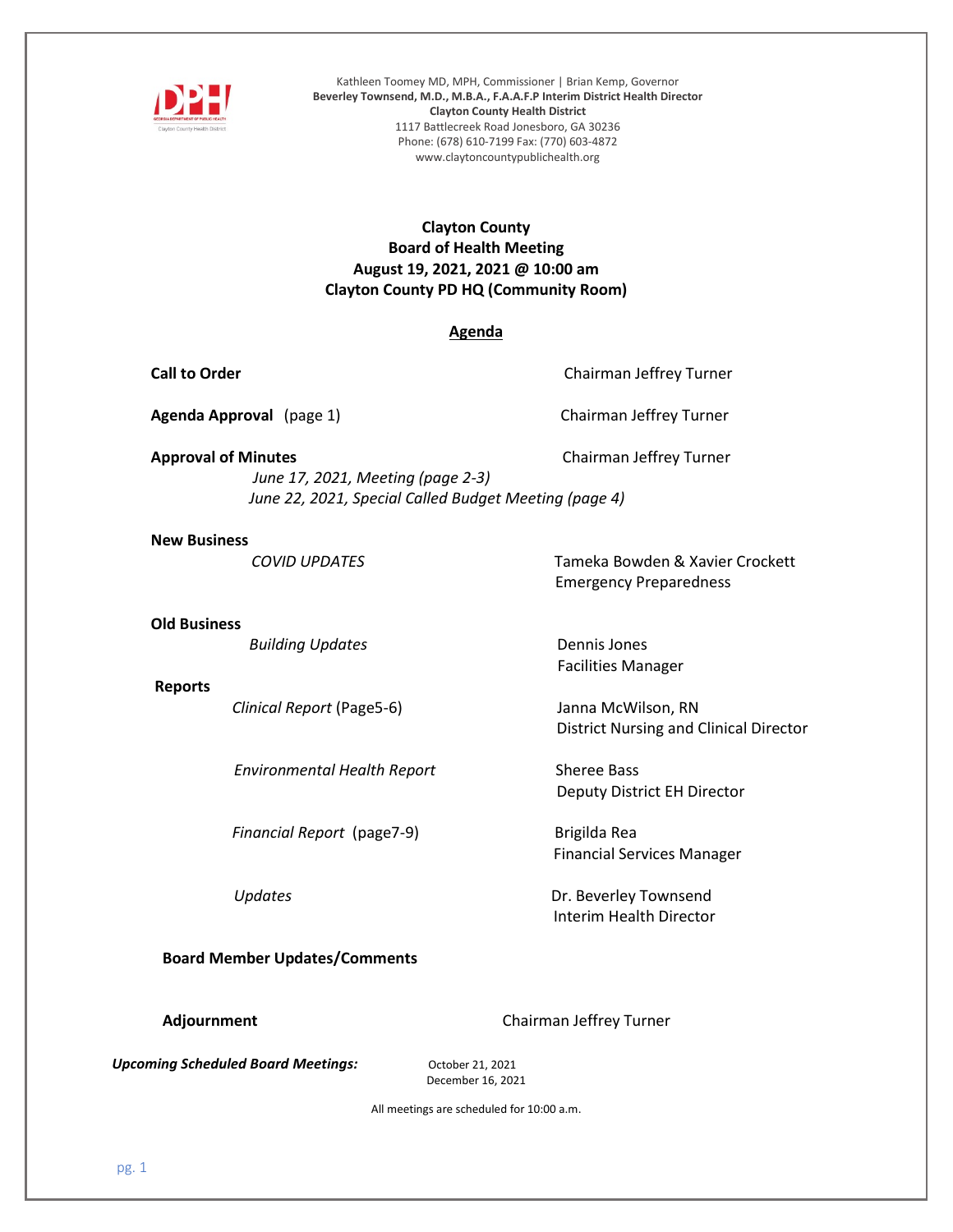# **CLAYTON COUNTY BOARD OF HEALTH**

Meeting Minutes

**Date:** June 17, 2021 **Place:** Clayton County Health Department (Zoom Conference Call)

**Presiding:** Chairman Jeffrey Turner

**Attending members:** Chairman Turner, Mayor Angelyne Butler, Dr. Morcease Beasley, Dr. Lee Adams, Robert Dolphin, Luvenia Jackson, Dr. Richard Wright

**Absent members:** Janna McWilson (District Staff)

**District Staff members**: Dr. Beverley Townsend, Carla Heath, Brigilda Rea, Eugene Polk, Sheree Sheppard, Xavier Crockett, Rodi Evans

**Others present:** None

| Agenda<br><b>Topic</b>                                                 | <b>Discussion</b>                                                                                                                                                                                                                                                                                                                                                                                                                                    | <b>Decision</b>                                                                                                                                               | <b>Responsibility</b>  |  |
|------------------------------------------------------------------------|------------------------------------------------------------------------------------------------------------------------------------------------------------------------------------------------------------------------------------------------------------------------------------------------------------------------------------------------------------------------------------------------------------------------------------------------------|---------------------------------------------------------------------------------------------------------------------------------------------------------------|------------------------|--|
| I. Call to<br>order                                                    | Chairman Turner called the meeting to<br>order at 9:03 a.m.                                                                                                                                                                                                                                                                                                                                                                                          | <b>Chairman Turner</b><br>verified that a quorum<br>was present.                                                                                              | None                   |  |
| Ш.<br><b>Discussion</b><br>and<br><b>Approval of</b><br><b>Minutes</b> | Minutes from the April 15,2021 meeting<br>were presented.                                                                                                                                                                                                                                                                                                                                                                                            | <b>Chairman Turner</b><br>made the motion to<br>accept the minutes as<br>presented. Morcease<br>Beasley seconded the<br>motion. All members<br>were in favor. | <b>Chairman Turner</b> |  |
| III. Old<br><b>Business</b><br>(Building<br>Updates)                   | Carla Heath:<br>Our electrical company is finishing<br>up the electrical aspect along with<br>the low voltage.<br>Construction company did balance<br>of 5 units, 2 of those must be<br>replaced, looking into replacing<br>those.<br>Overhead intercom and various<br>systems still need to be installed.<br>Some sprinkler systems need to be<br>replaced.<br>Projected to have the building move<br>in ready by end of August early<br>September. | <b>None</b>                                                                                                                                                   | Carla Heath            |  |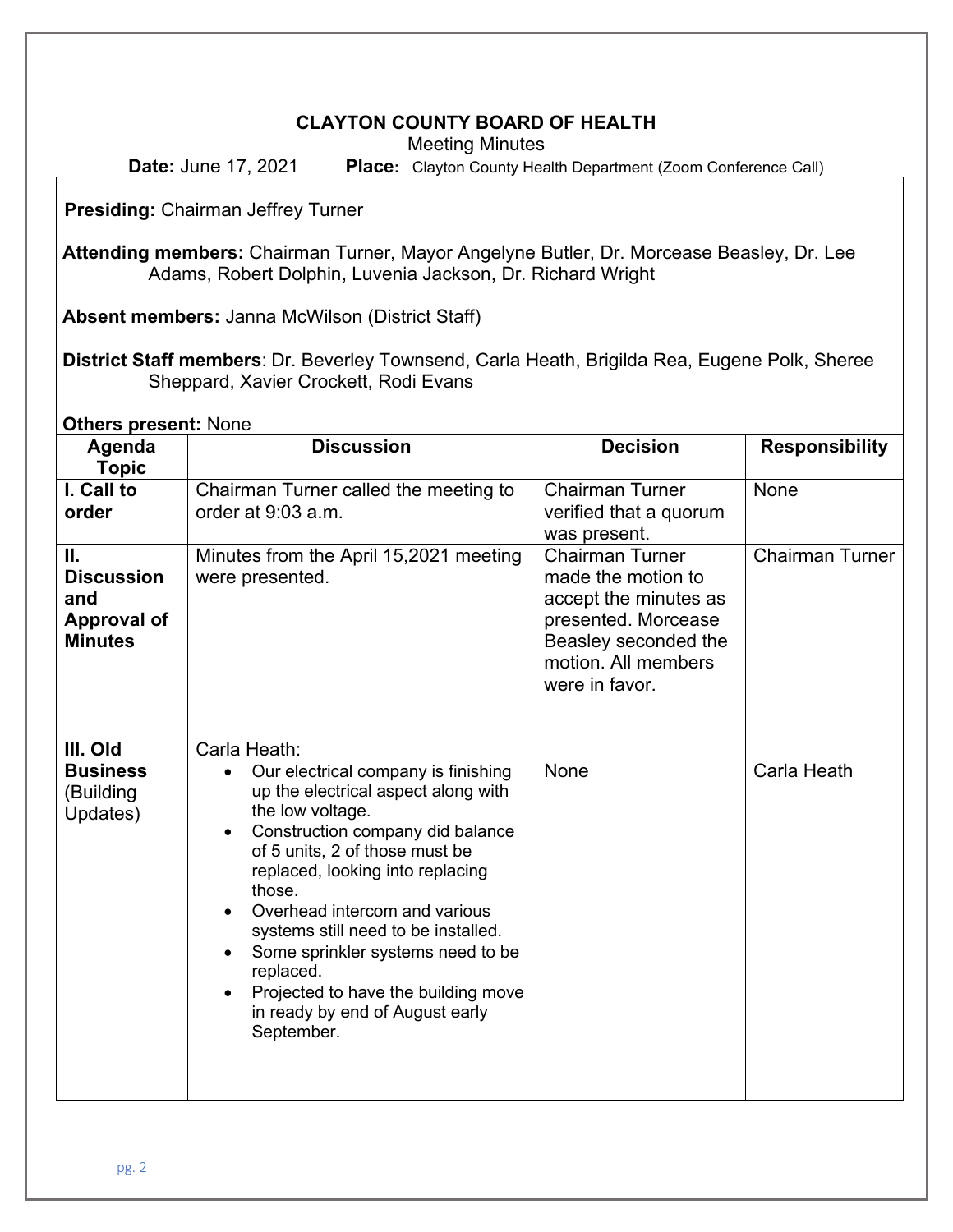| <b>IV. Nursing</b><br><b>Report</b>                                                            | Carla Heath:<br>Reported/Presented Clayton<br>$\bullet$<br>County nursing report for the<br>quarter.                                                                                                                                                                                                                                                                                                                  | The nursing report will<br>be attached to and<br>made a part of these<br>minutes.                 | Janna McWilson                             |  |
|------------------------------------------------------------------------------------------------|-----------------------------------------------------------------------------------------------------------------------------------------------------------------------------------------------------------------------------------------------------------------------------------------------------------------------------------------------------------------------------------------------------------------------|---------------------------------------------------------------------------------------------------|--------------------------------------------|--|
| V.<br><b>Environment</b><br>al Health<br><b>Report</b>                                         | Eugene Polk & Sheree Sheppard:<br>Reported/Presented Clayton<br>County environmental health<br>report of services for the quarter.<br>Motion was made by Chairman<br>$\bullet$<br>Turner and was seconded Dr.<br>Beasley to approve variance for<br>failing system in home in<br>Jonesboro. (Information<br>attached)                                                                                                 | The environmental<br>health report will be<br>attached to and made<br>a part of these<br>minutes. | Eugene Polk &<br><b>Sheree</b><br>Sheppard |  |
| <b>VI. Fiscal</b><br><b>Report</b>                                                             | Brigilda Rea:<br>Reported/Presented Clayton<br>County financial overview for the<br>quarter.                                                                                                                                                                                                                                                                                                                          | The financial overview<br>will be attached to and<br>made a part of these<br>minutes.             | <b>Brigilda Rea</b>                        |  |
| Director's<br><b>Report</b>                                                                    | Dr. Townsend:<br>Introduction of our Deputy<br>$\bullet$<br><b>Environmental Health Director</b><br>Sheree Sheppard.<br>Selection has been made for a<br>$\bullet$<br>new EP Director and we will<br>meet her in our August Board of<br>Health meeting.<br>We will continue to provide<br>vaccines. The vaccination rate is<br>28% fully vaccinated and 33% at<br>least one dose of the vaccine in<br>Clayton County. | <b>None</b>                                                                                       | Dr. Beverley<br><b>Townsend</b>            |  |
| <b>VIII. Board</b><br><b>Members</b><br>Updates/<br>comments                                   | Chairman Turner announced that he is<br>having a Juneteenth event over the<br>weekend.                                                                                                                                                                                                                                                                                                                                | None                                                                                              | None                                       |  |
| IX.<br><b>Adjourned</b>                                                                        | The meeting was adjourned by<br><b>Chairman Turner</b>                                                                                                                                                                                                                                                                                                                                                                | Motion was made by<br>Luvenia Jackson and<br>was seconded by Dr.<br>Morcease Beasley              | None                                       |  |
| <b>Respectfully submitted by: Rodi Evans</b><br><b>NEXT BOARD OF HEALTH MEETING TO BE HELD</b> |                                                                                                                                                                                                                                                                                                                                                                                                                       |                                                                                                   |                                            |  |
|                                                                                                | <b>Place: TBA</b>                                                                                                                                                                                                                                                                                                                                                                                                     |                                                                                                   |                                            |  |
|                                                                                                | Date/Time: August 19, 2021 - 10:00 AM                                                                                                                                                                                                                                                                                                                                                                                 |                                                                                                   |                                            |  |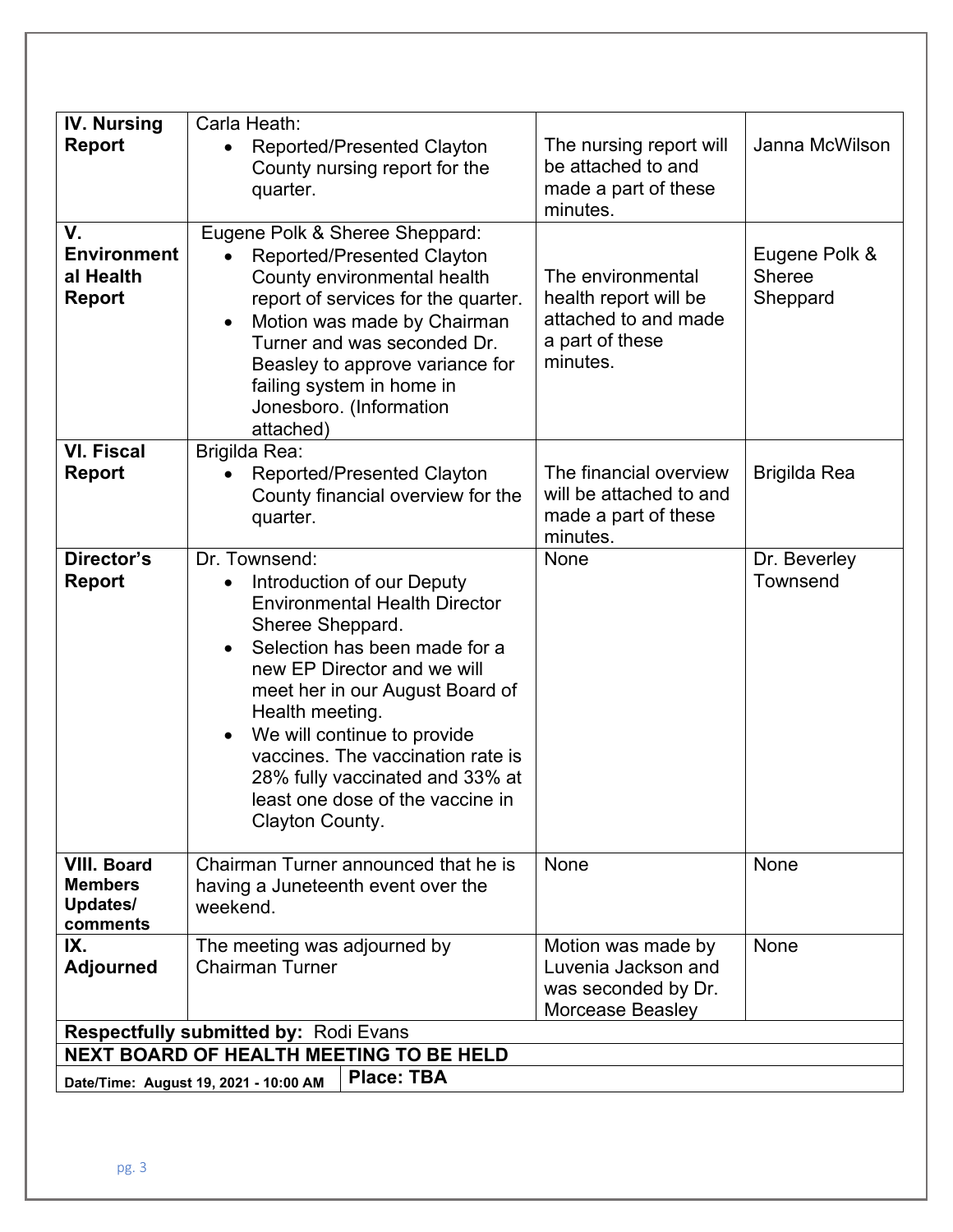# **CLAYTON COUNTY BOARD OF HEALTH**

Special Called Budget Meeting Minutes

| <b>Date: June 22, 2021</b> | <b>Place:</b> Zoom Virtual Conference Call |
|----------------------------|--------------------------------------------|
|                            |                                            |

**Presiding:** Chairman Jeffrey Turner

**Attending members:** Chairman Turner, Dr. Morcease Beasley, Robert Dolphin, Dr. Lee Adams, Mayor Butler

**Absent members:** Luvenia Jackson, Dr. Richard Wright

**District Staff members**: Dr. Beverley Townsend, Carla Heath, Brigilda Rea, Rodi Evans

| Agenda<br><b>Topic</b>                                                               | <b>Discussion</b>                                                                                                                                      | <b>Decision</b>                                                                                                                                                                    | <b>Responsibility</b> |  |  |  |
|--------------------------------------------------------------------------------------|--------------------------------------------------------------------------------------------------------------------------------------------------------|------------------------------------------------------------------------------------------------------------------------------------------------------------------------------------|-----------------------|--|--|--|
| I. Call to<br>order                                                                  | Chairman Turner called the meeting to<br>order.                                                                                                        | <b>Chairman Turner</b><br>verified that a quorum<br>was present.                                                                                                                   | None                  |  |  |  |
| Ш.<br><b>Discussion</b><br>and<br><b>Approval of</b><br><b>FY22</b><br><b>Budget</b> | Brigilda Rea:<br>Presented and informed the<br>board members of the FY22<br>budget.<br>Budget will be attached to and<br>made a part of these minutes. | <b>Chairman Turner</b><br>asked for a motion to<br>approve the budget,<br>motion was made by<br>Dr. Morcease Beasley<br>and was seconded by<br>Dr. Lee Adams all<br>were in favor. | Brigilda Rea          |  |  |  |
| IX.<br><b>Adjourned</b>                                                              | The meeting was adjourned by<br><b>Chairman Turner motion was</b><br>seconded by Dr. Lee Adams.                                                        | <b>None</b>                                                                                                                                                                        | None                  |  |  |  |
| <b>Respectfully submitted by: Rodi Evans</b>                                         |                                                                                                                                                        |                                                                                                                                                                                    |                       |  |  |  |
| <b>NEXT BOARD OF HEALTH MEETING TO BE HELD</b>                                       |                                                                                                                                                        |                                                                                                                                                                                    |                       |  |  |  |
| Place: TBA<br>Date/Time: 8/19/2021 10:00 AM                                          |                                                                                                                                                        |                                                                                                                                                                                    |                       |  |  |  |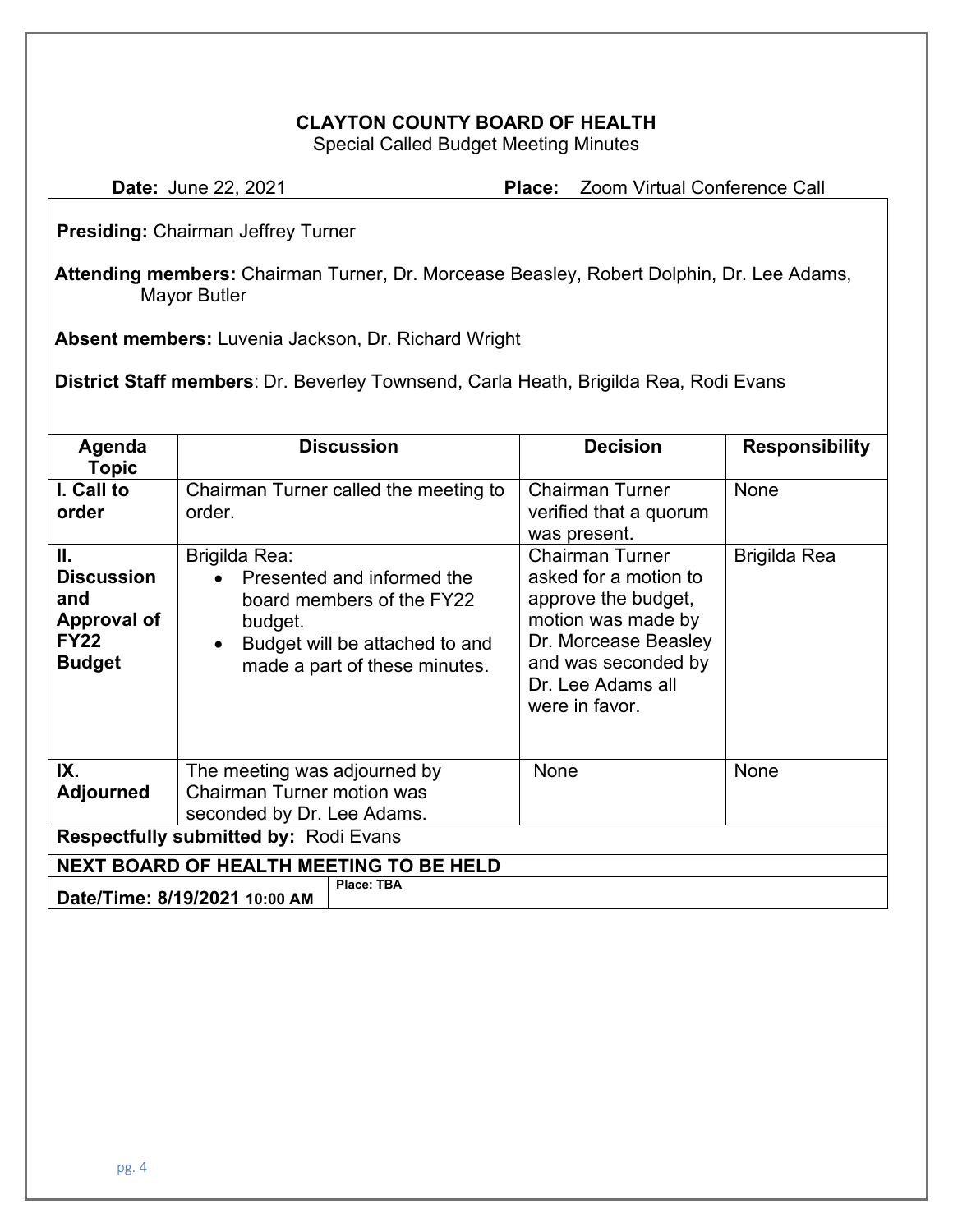# **Clayton County Health District BOH Nursing Report: August 19, 2021 Report By: Janna McWilson**

### **Community Awareness Activities:**

• Social Media/Website postings of health awareness promotion

## **Community Collaborations:**

- Clayton County Public Schools vaccine clinic sites
- Clayton County Library System Possible vaccination location
- Riverdale Town Center
- Jonesboro Nursing and Rehab

## **Activities:**

- COVID-19 testing through Mako at 5900 Reynolds Road, Morrow, GA 30260 Monday Friday 8:00 am -4:00 pm
- COVID vaccine clinics at Battlecreek and Forest Park Annex
- CORE-Community Vaccination Events
- July  $1^{st}$  &  $2^{nd}$  Bringing Back the Music Riverdale Town Center
- $\bullet$  July 3<sup>rd</sup> 4<sup>th</sup> of July event at Lee Street Park
- July 10<sup>th</sup>- Healthier U Health & Wellness Fair
- July 23<sup>rd</sup> After Work Cool Down Riverdale Town Center
- $\bullet$  July 30<sup>th</sup> Forest Park Back to School Health Fair
- $\bullet$  July 31st Back to School Pep Rally Riverdale Town Center
- Strike Team Vaccinating homebound clients in the community

## **Upcoming Activities:**

- Starting August  $4^{th}$  COVID Vaccine Clinic every other Wednesday Riverdale Town Center
- August  $27<sup>th</sup>$  Health Fair/Senior Awareness Expo- Provide COVID Vaccines
- August  $28^{th}$  Veterans Fair at Clayton County International Beach Provide Covid Vaccines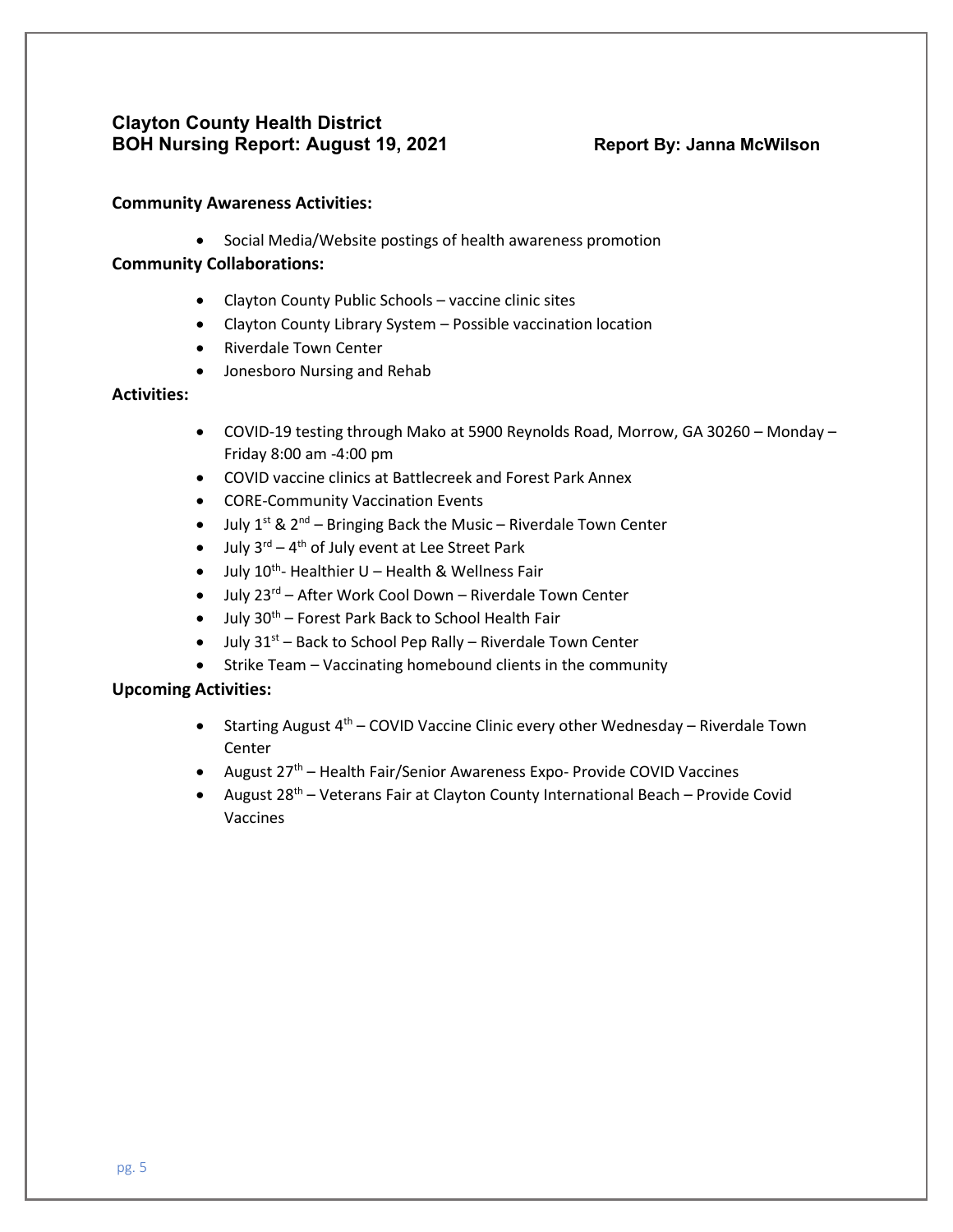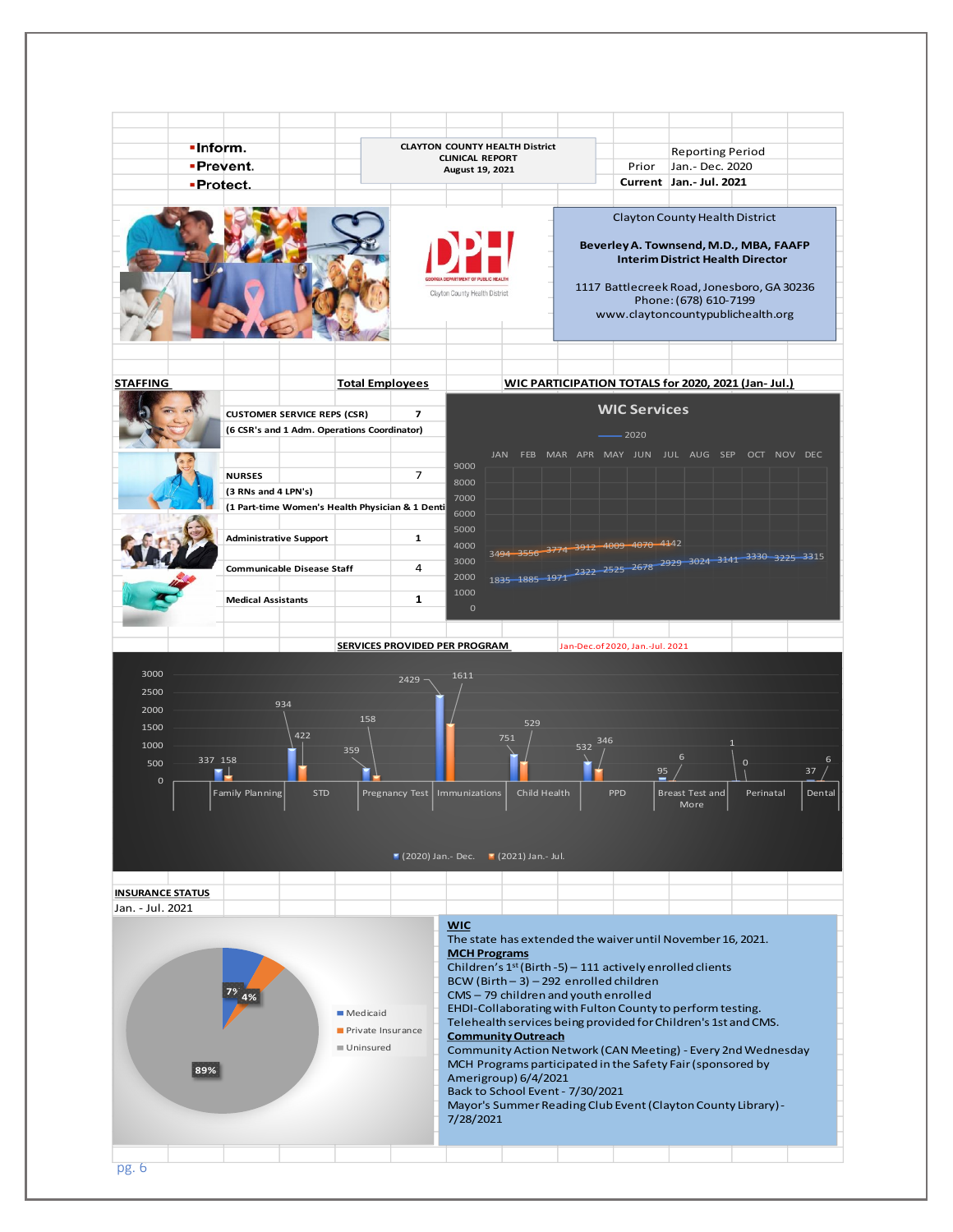### **CLAYTON COUNTY HEALTH DISTRICT**

**Financial Overview - Narrative Fiscal Year 2021**

Reference Page 8 Rows 1,2 & 3 At the beginning of the year, July 1, 2020, our original budget was \$5,172,752.20. We received \$97,962 additional funds on March 16, 2021, for Employees One-Time Pay Supplement that increased the budget to \$5,270,714.20.

Rows 5 & 6

The total expenses for the period July 1, 2020, through June 30, 2021, \$4,623,266.72 is at 88% of our total Budget. This is 12% below the target 100% for a year of operation.

Row 46 Column D

The YTD 6/30/21 expenses compared to the same period last year is lower by \$4.27 million. The "Return to Battlecreek Project" expenses in FY2020 mostly for building renovations and moving expenses made up the variance.

Reference Page 9

Row 56 Column D & F

The Budget status shows we received 100% of the Total Revenue targeted totaling \$5.27 million.

Rows 58 & 81 Column E

The remaining unspent budget of \$647,447 (row 81) 12%, was due mainly to the Salaries & Fringes that fell short by \$341 thousand (row 58). We were not able to fill the vacant positions for Nurses, Nurse Practitioner and Environmental Health Specialists. It is challenging to hire new employees because salaries are lower compared to those offered by private companies.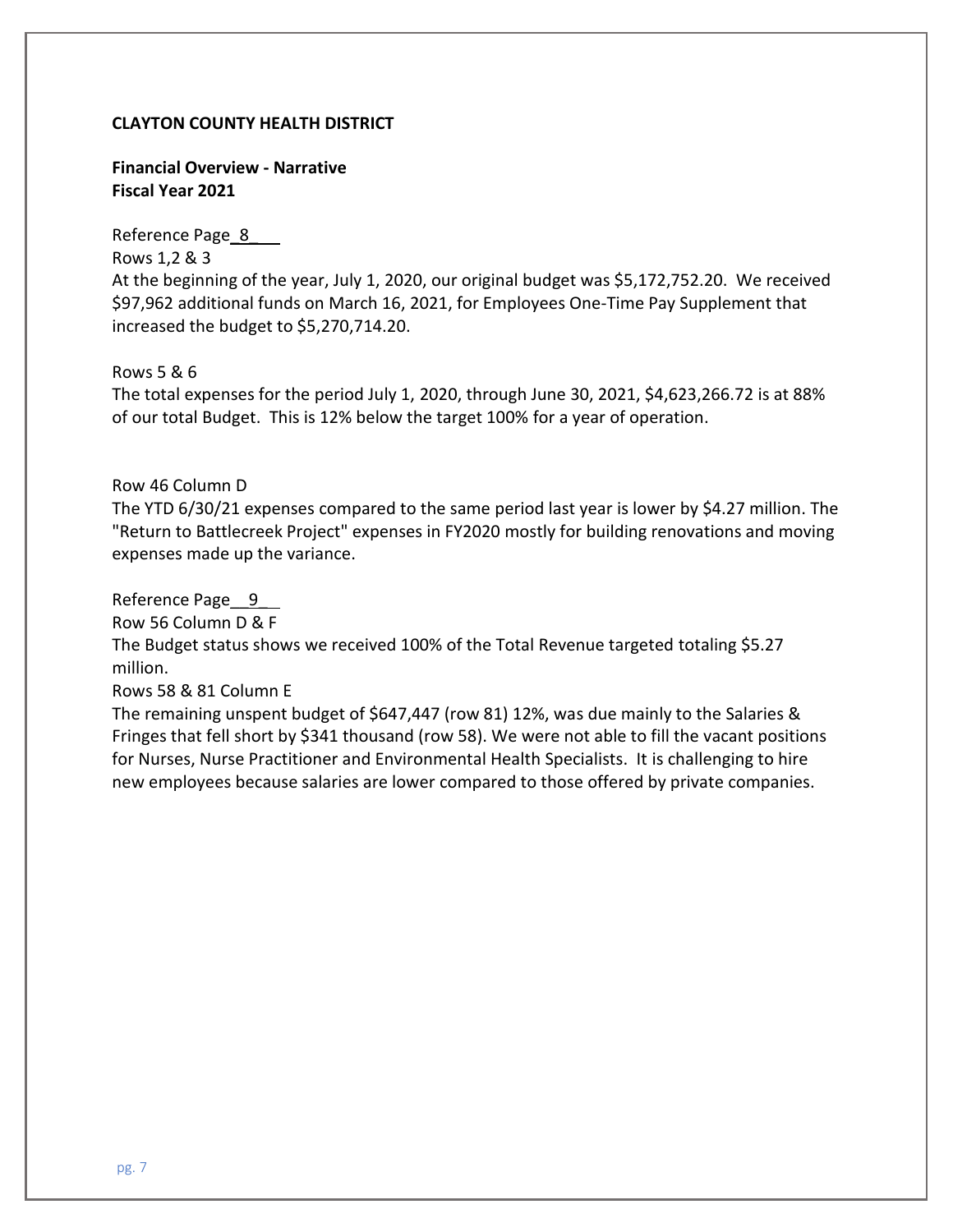|                 | <b>CLAYTON COUNTY HEALTH DISTRICT</b> |                               |                                  |                     |  |  |  |
|-----------------|---------------------------------------|-------------------------------|----------------------------------|---------------------|--|--|--|
|                 | FINANCIAL OVERVIEW - FY 2021          |                               |                                  |                     |  |  |  |
|                 |                                       |                               |                                  |                     |  |  |  |
|                 | A                                     | B                             | $\mathsf C$                      | D                   |  |  |  |
|                 | 1 Original Budget:                    |                               | 5,172,752.20                     | 07/01/20            |  |  |  |
|                 | 2 Budget Revision:                    | GIA/State EE Bonuses          | 97,962.00                        | 03/16/21            |  |  |  |
|                 | 3 Current Budget for FY2021           | Refer to Spreadsheet (P.2)    | 5,270,714.20                     | 06/30/21            |  |  |  |
| $\vert 4 \vert$ |                                       |                               |                                  |                     |  |  |  |
| $\overline{5}$  | Percent of Budget Spent               | <b>Total Current Expenses</b> | Target Total Percentage/Expenses | Months of Operation |  |  |  |
| $6 \mid$        | 88%                                   | 4,623,266.72                  | \$5,270,714.20<br>100%           | 12                  |  |  |  |
| $\overline{7}$  |                                       |                               |                                  |                     |  |  |  |
|                 | 8 Revenue & Expenses Comparison       |                               |                                  |                     |  |  |  |
| $\overline{9}$  |                                       | <b>Current Year to Date</b>   | Previous Year                    | Variance            |  |  |  |
| 10              | Revenue/Funds Sources                 | 6/30/2021                     | 6/30/2020                        | (Decrease)          |  |  |  |
|                 | 11 County Participating               | 698,000.00                    | 698,000.00                       |                     |  |  |  |
|                 | 12 Outpatient Client Fees             | 192,639.91                    | 268,738.51                       | (76,098.60)         |  |  |  |
|                 | 13 Vital Record Fees                  | 209,070.00                    | 65,975.00                        | 143,095.00          |  |  |  |
|                 | 14 Environmental Health Fees          | 453,255.01                    | 525,706.65                       | (72, 451.64)        |  |  |  |
|                 | 15 Administrative Claiming            | 308,023.67                    |                                  | 308,023.67          |  |  |  |
|                 | 16 Intra/InterAgency                  | 135,664.15                    | 129,259.96                       | 6,404.19            |  |  |  |
|                 | 17 Grant-In-Aid                       | 3,245,956.00                  | 3,092,069.00                     | 153,887.00          |  |  |  |
|                 | 18 Other Income                       | 34,585.54                     |                                  | 34,585.54           |  |  |  |
|                 | 19 Other-Fund Balance                 |                               | 4,700,000.00                     | (4,700,000.00)      |  |  |  |
|                 | 20 Prior Period Income                |                               | 29,795.00                        | (29, 795.00)        |  |  |  |
|                 | 21 TOTAL REVENUE                      | 5,277,194.28                  | 9,509,544.12                     | (4, 232, 349.84)    |  |  |  |
|                 | 22 Expenditures                       |                               |                                  |                     |  |  |  |
|                 | 23 Salaries & Fringes                 | 1,896,054.49                  | 2,140,173.29                     | (244, 118.80)       |  |  |  |
|                 | 24 Hourly Labor                       | 76,467.50                     | 51,298.57                        | 25,168.93           |  |  |  |
|                 | 25 Travel                             | 9,372.14                      | 26,813.96                        | (17, 441.82)        |  |  |  |
|                 | 26 Equipment                          | 5,630.90                      | 376,410.20                       | (370, 779.30)       |  |  |  |
|                 | 27 Building Rent                      | 110,008.35                    | 334,048.38                       | (224,040.03)        |  |  |  |
|                 | 28 Contracted Services                | 394,651.40                    | 1,199,752.70                     | (805, 101.30)       |  |  |  |
|                 | 29 Other Operating                    | 5,792.27                      | 46,039.00                        | (40, 246.73)        |  |  |  |
|                 | 30 Supplies & Materials               | 72,683.27                     | 80,986.93                        | (8,303.66)          |  |  |  |
|                 | 31 Communications                     | 42,096.71                     | 47,142.96                        | (5,046.25)          |  |  |  |
|                 | 32 Utilities                          | 53,657.41                     | 77,975.48                        | (24, 318.07)        |  |  |  |
|                 | 33 Printing                           | 2,434.00                      | 1,224.05                         | 1,209.95            |  |  |  |
|                 | 34 Repairs & Maintenance              |                               | 232,000.00                       | (232,000.00)        |  |  |  |
|                 | 35 Leased Equipment                   | 31,130.09                     | 33,439.47                        | (2,309.38)          |  |  |  |
|                 | 36 Pharmaceuticals                    | 66,827.50                     | 49,867.02                        | 16,960.48           |  |  |  |
|                 | 37 Intra/InterAgency transfers        | 482,345.55                    | 303,363.00                       | 178,982.55          |  |  |  |
|                 | 38 Software                           | 7,505.08                      | 595.00                           | 6,910.08            |  |  |  |
|                 | 39 Laboratory Services                | 504.75                        | 2,228.30                         | (1,723.55)          |  |  |  |
|                 | 40 Direct Benefits to Clients         |                               | 588.90                           | (588.90)            |  |  |  |
|                 | 41 Capitol Improvements               | 791,474.35                    | 3, 165, 231. 17                  | (2,373,756.82)      |  |  |  |
|                 | 42 Bankard/Telecheck Fees             | 2,149.00                      | 3,626.60                         | (1,477.60)          |  |  |  |
|                 | 43 Postage                            | 5,182.33                      | 7,150.27                         | (1,967.94)          |  |  |  |
|                 | 44 Moving Expenses                    | 32,923.81                     | 190,988.77                       | (158,064.96)        |  |  |  |
|                 | 45 Indirect Fees                      | 534,375.82                    | 523,034.28                       | 11,341.54           |  |  |  |
|                 | 46 TOTAL EXPENSES                     | 4,623,266.72                  | 8,893,978.30                     | (4, 270, 711.58)    |  |  |  |
|                 |                                       |                               |                                  |                     |  |  |  |